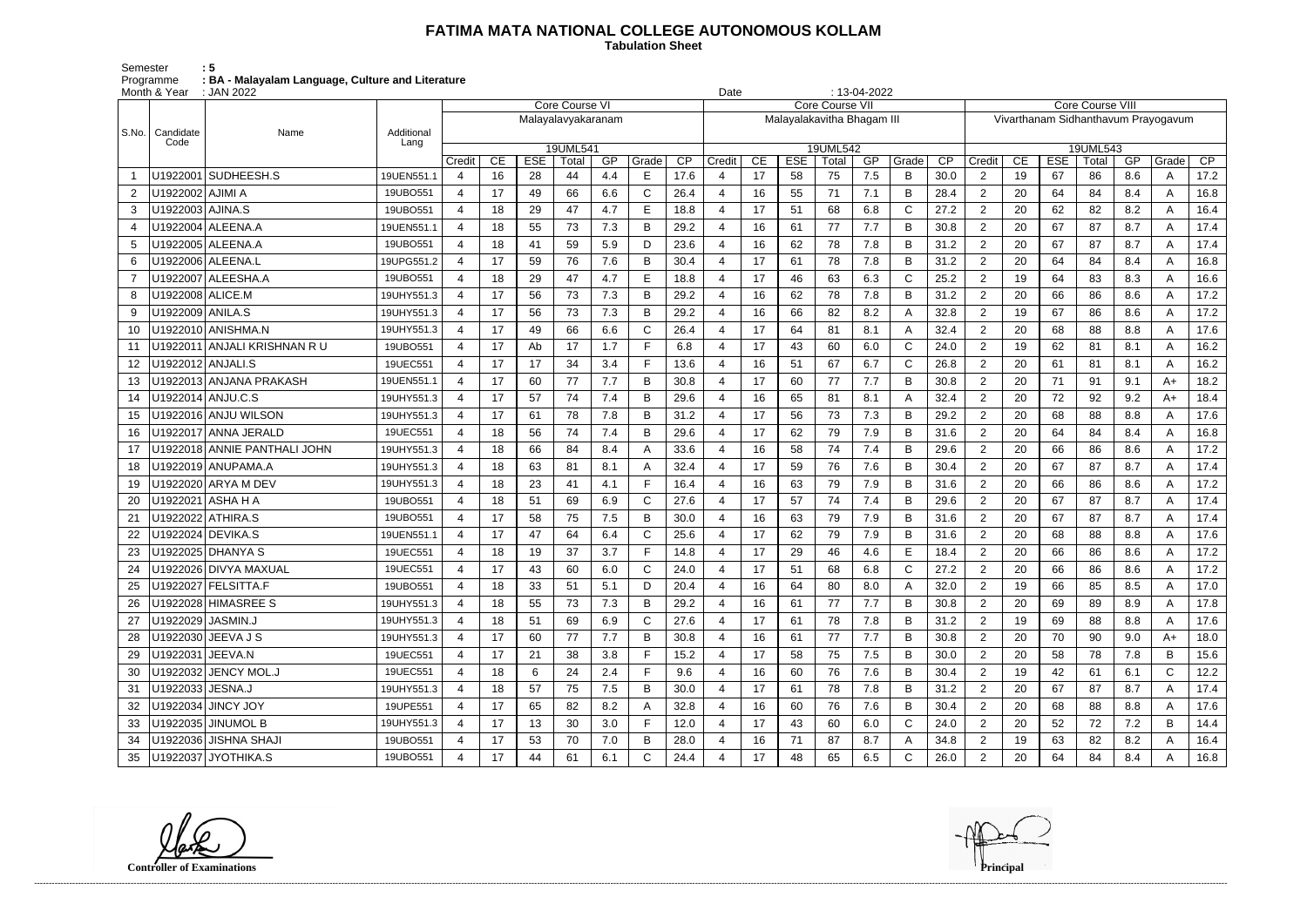|       |                    |                             |                    | Core Course VI          |    |                |                    |     |              | Core Course VII |                |    |            |                            |     |                | Core Course VIII |                |                                     |            |                   |     |              |      |
|-------|--------------------|-----------------------------|--------------------|-------------------------|----|----------------|--------------------|-----|--------------|-----------------|----------------|----|------------|----------------------------|-----|----------------|------------------|----------------|-------------------------------------|------------|-------------------|-----|--------------|------|
|       |                    |                             |                    |                         |    |                | Malayalavyakaranam |     |              |                 |                |    |            | Malayalakavitha Bhagam III |     |                |                  |                | Vivarthanam Sidhanthavum Prayogavum |            |                   |     |              |      |
| S.No. | Candidate<br>Code  | Name                        | Additional<br>Lang |                         |    |                |                    |     |              |                 |                |    |            |                            |     |                |                  |                |                                     |            |                   |     |              |      |
|       |                    |                             |                    | Credit                  | CE | <b>ESE</b>     | 19UML541<br>Total  | GP  | Grade        | $\overline{CP}$ | Credit         | CE | <b>ESE</b> | 19UML542<br>Total          | GP  | Grade          | $\overline{CP}$  | Credit         | CE                                  | <b>ESE</b> | 19UML543<br>Total | GP  | Grade        | CP   |
| 36    |                    | U1922039 MRIDULA S MADHU    | 19UPE551           | 4                       | 18 | 57             | 75                 | 7.5 | B            | 30.0            | $\mathbf 4$    | 16 | 50         | 66                         | 6.6 | C              | 26.4             | $\overline{2}$ | 20                                  | 68         | 88                | 8.8 | A            | 17.6 |
| 37    |                    | U1922040   MUNNU.R          | 19UBO551           | 4                       | 17 | 56             | 73                 | 7.3 | B            | 29.2            | 4              | 17 | 58         | 75                         | 7.5 | B              | 30.0             | $\overline{2}$ | 20                                  | 71         | 91                | 9.1 | $A+$         | 18.2 |
| 38    |                    | U1922041 NISHAMOL P         | 19UEN551.1         | $\boldsymbol{\Delta}$   | 17 | 15             | 32                 | 3.2 | F            | 12.8            | $\overline{a}$ | 17 | 50         | 67                         | 6.7 | $\mathsf C$    | 26.8             | 2              | 19                                  | 59         | 78                | 7.8 | B.           | 15.6 |
| 39    |                    | U1922042 PRINCY GILBERT     | 19UPG551.2         | 4                       | 18 | 53             | 71                 | 7.1 | B            | 28.4            |                | 16 | 61         | 77                         | 7.7 | B              | 30.8             | $\overline{2}$ | 20                                  | 66         | 86                | 8.6 | A            | 17.2 |
| 40    | U1922043 RAJI.R    |                             | 19UBO551           | $\overline{\mathbf{4}}$ | 18 | 55             | 73                 | 7.3 | B            | 29.2            | $\overline{4}$ | 17 | 55         | 72                         | 7.2 | B              | 28.8             | 2              | 19                                  | 66         | 85                | 8.5 | A            | 17.0 |
| 41    |                    | U1922044 RAJIMOL M R        | 19UPG551.2         | 4                       | 18 | 60             | 78                 | 7.8 | B            | 31.2            |                | 16 | 53         | 69                         | 6.9 | $\mathsf{C}$   | 27.6             | $\overline{2}$ | 19                                  | 70         | 89                | 8.9 |              | 17.8 |
| 42    |                    | U1922045 RESHMASUNIL        | 19UPE551           | 4                       | 18 | 68             | 86                 | 8.6 | Α            | 34.4            | 4              | 17 | 59         | 76                         | 7.6 | B              | 30.4             | $\overline{2}$ | 20                                  | 69         | 89                | 8.9 | A            | 17.8 |
| 43    |                    | U1922046 SANDRA SUNIL       | 19UBO551           | 4                       | 18 | 54             | 72                 | 7.2 | B            | 28.8            | 4              | 16 | 62         | 78                         | 7.8 | $\overline{B}$ | 31.2             | $\overline{2}$ | 19                                  | 69         | 88                | 8.8 | A            | 17.6 |
| 44    | U1922047 SARGA.J   |                             | 19UBO551           | 4                       | 18 | 60             | 78                 | 7.8 | B            | 31.2            |                | 17 | 61         | 78                         | 7.8 | B              | 31.2             | $\overline{2}$ | 20                                  | 64         | 84                | 8.4 | A            | 16.8 |
| 45    |                    | U1922048 SEETHA LEKSHMI S   | 19UEC551           | 4                       | 18 | 36             | 54                 | 5.4 | D            | 21.6            | 4              | 16 | 49         | 65                         | 6.5 | $\mathsf{C}$   | 26.0             | 2              | 19                                  | 60         | 79                | 7.9 | B            | 15.8 |
| 46    | U1922049   SINI.S  |                             | 19UHY551.3         | 4                       | 18 | 23             | 41                 | 4.1 | E            | 16.4            | 4              | 17 | 59         | 76                         | 7.6 | B              | 30.4             | $\overline{2}$ | 19                                  | Ab         | 19                | 1.9 | Е            | 3.8  |
| 47    |                    | U1922050 SNEHA MOL.Y        | 19UHY551.3         | 4                       | 18 | 60             | 78                 | 7.8 | B            | 31.2            | $\overline{a}$ | 16 | 65         | 81                         | 8.1 | A              | 32.4             | 2              | 20                                  | 68         | 88                | 8.8 | A            | 17.6 |
| 48    |                    | U1922051 SNEHA STEPHEN      | 19UEN551.1         | $\boldsymbol{\Delta}$   | 18 | 44             | 62                 | 6.2 | C            | 24.8            |                | 17 | 55         | 72                         | 7.2 | B              | 28.8             | 2              | 19                                  | 68         | 87                | 8.7 | А            | 17.4 |
| 49    |                    | U1922052 SOORYA SURESH      | 19UPE551           | 4                       | 18 | 64             | 82                 | 8.2 | А            | 32.8            |                | 16 | 66         | 82                         | 8.2 | A              | 32.8             | 2              | 20                                  | 66         | 86                | 8.6 | A            | 17.2 |
| 50    |                    | U1922053 SUJITHA.S          | 19UBO551           | 4                       | 17 | 20             | 37                 | 3.7 | F            | 14.8            | $\overline{a}$ | 17 | 52         | 69                         | 6.9 | $\mathsf{C}$   | 27.6             | 2              | 19                                  | 69         | 88                | 8.8 | A            | 17.6 |
| 51    |                    | U1922054 VARSHA.M           | 19UHY551.3         | 4                       | 18 | 60             | 78                 | 7.8 | B            | 31.2            | 4              | 16 | 53         | 69                         | 6.9 | $\mathsf{C}$   | 27.6             | $\overline{2}$ | 20                                  | 66         | 86                | 8.6 | A            | 17.2 |
| 52    | U1922055           | <b>VRINDAS</b>              | 19UEC551           | 4                       | 18 | 41             | 59                 | 5.9 | D            | 23.6            | 4              | 16 | 56         | 72                         | 7.2 | B              | 28.8             | 2              | 20                                  | 59         | 79                | 7.9 | B            | 15.8 |
| 53    | U1922056   AMAL.S  |                             | 19UEC551           | 4                       | 14 | $\overline{c}$ | 16                 | 1.6 | E            | 6.4             |                | 16 | 44         | 60                         | 6.0 | $\mathsf C$    | 24.0             | $\overline{2}$ | 19                                  | 45         | 64                | 6.4 | $\mathsf{C}$ | 12.8 |
| 54    |                    | U1922057 CHRISTIN.P         | 19UPE551           | 4                       | 17 | 49             | 66                 | 6.6 | $\mathsf{C}$ | 26.4            | 4              | 17 | 62         | 79                         | 7.9 | B              | 31.6             | $\overline{2}$ | 20                                  | 68         | 88                | 8.8 | A            | 17.6 |
| 55    |                    | U1922058 MUKIL RAJ.R        | 19UEC551           | 4                       | 15 | 56             | 71                 | 7.1 | B            | 28.4            | $\overline{4}$ | 17 | 53         | 70                         | 7.0 | B              | 28.0             | 2              | 19                                  | 64         | 83                | 8.3 | A            | 16.6 |
| 56    | U1922059   NASIM.N |                             | 19UHY551.3         | 4                       | 16 | 16             | 32                 | 3.2 | E            | 12.8            | 4              | 17 | 52         | 69                         | 6.9 | $\mathsf{C}$   | 27.6             | 2              | 19                                  | 65         | 84                | 8.4 | A            | 16.8 |
| 57    |                    | U1922060 NITHISH R CHANDRAN | 19UEC551           | 4                       | 16 | 53             | 69                 | 6.9 | $\mathsf{C}$ | 27.6            | 4              | 17 | 54         | 71                         | 7.1 | B              | 28.4             | $\overline{2}$ | 19                                  | 68         | 87                | 8.7 | A            | 17.4 |
| 58    |                    | U1922061 PRANAV P           | 19UHY551.3         | 4                       | 15 | 32             | 47                 | 4.7 | E            | 18.8            |                | 17 | 58         | 75                         | 7.5 | B              | 30.0             | $\overline{2}$ | 19                                  | 63         | 82                | 8.2 | A            | 16.4 |
| 59    |                    | U1922062 ROSHAN S           | 19UHY551.3         | $\boldsymbol{\Delta}$   | 15 | 18             | 33                 | 3.3 | F.           | 13.2            | $\overline{4}$ | 16 | 50         | 66                         | 6.6 | $\mathsf C$    | 26.4             | $\overline{2}$ | 19                                  | 64         | 83                | 8.3 | A            | 16.6 |
| 60    |                    | U1922063 SETHU M            | 19UEC551           | $\boldsymbol{\Delta}$   | 16 | 6              | 22                 | 2.2 | F            | 8.8             | 4              | 17 | 44         | 61                         | 6.1 | $\mathsf{C}$   | 24.4             | $\overline{2}$ | 19                                  | 63         | 82                | 8.2 | A            | 16.4 |
| 61    | U1922064 SONU S    |                             | 19UHY551.3         | 4                       | 16 | 28             | 44                 | 4.4 | E            | 17.6            |                | 16 | 55         | 71                         | 7.1 | B              | 28.4             | $\overline{2}$ | 19                                  | 57         | 76                | 7.6 | B            | 15.2 |
| 62    |                    | U1922065 SREEGANESH.S       | 19UHY551.3         | 4                       | 15 | 32             | 47                 | 4.7 | E            | 18.8            |                | 16 | 51         | 67                         | 6.7 | $\mathsf{C}$   | 26.8             | $\overline{2}$ | 19                                  | 65         | 84                | 8.4 | А            | 16.8 |

**Controller of Examinations Principal**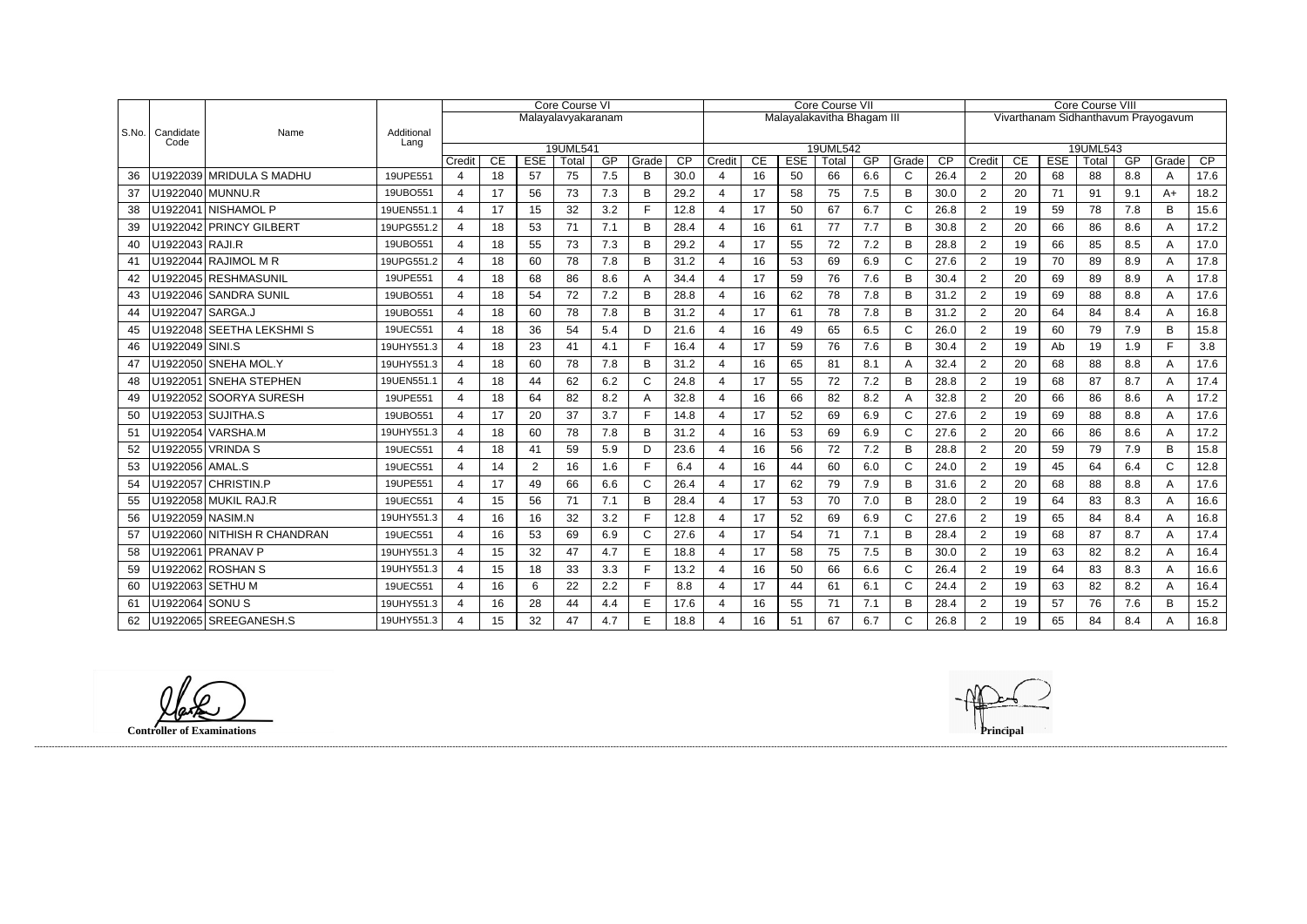|                |                   |                              | Core Course IX     |                |                                                                            |    |                   |     |              |                          |                         | Core Course X |            |                   |     |          |      |  |  |
|----------------|-------------------|------------------------------|--------------------|----------------|----------------------------------------------------------------------------|----|-------------------|-----|--------------|--------------------------|-------------------------|---------------|------------|-------------------|-----|----------|------|--|--|
|                |                   |                              |                    |                |                                                                            |    | Cherukathapadanam |     |              | Thirakkathayum Cinemayum |                         |               |            |                   |     |          |      |  |  |
| S.No.          | Candidate<br>Code | Name                         | Additional<br>Lang |                |                                                                            |    |                   |     |              |                          |                         |               |            |                   |     |          |      |  |  |
|                |                   |                              |                    | Credit         | 19UML544<br>CP<br>CE<br><b>ESE</b><br>GP<br>Grade<br>CE<br>Total<br>Credit |    |                   |     |              |                          |                         |               | <b>ESE</b> | 19UML545<br>Total | GP  | Grade    | CP   |  |  |
| -1             |                   | U1922001 SUDHEESH.S          | 19UEN551.1         | 4              | 17                                                                         | 55 | 72                | 7.2 | B            | 28.8                     | 4                       | 19            | 62         | 81                | 8.1 | A        | 32.4 |  |  |
| $\overline{2}$ | U1922002 AJIMI A  |                              | 19UBO551           | 4              | 18                                                                         | 53 | 71                | 7.1 | B            | 28.4                     | 4                       | 18            | 54         | 72                | 7.2 | B        | 28.8 |  |  |
| 3              | U1922003 AJINA.S  |                              | 19UBO551           | 4              | 18                                                                         | 52 | 70                | 7.0 | B            | 28.0                     | 4                       | 19            | 34         | 53                | 5.3 | D        | 21.2 |  |  |
| 4              |                   | U1922004 ALEENA.A            | 19UEN551.1         | 4              | 18                                                                         | 57 | 75                | 7.5 | B            | 30.0                     | 4                       | 19            | 64         | 83                | 8.3 | Α        | 33.2 |  |  |
| 5              |                   | U1922005 ALEENA.A            | 19UBO551           | 4              | 18                                                                         | 56 | 74                | 7.4 | B            | 29.6                     | $\overline{\mathbf{4}}$ | 19            | 49         | 68                | 6.8 | C        | 27.2 |  |  |
| 6              |                   | U1922006 ALEENA.L            | 19UPG551.2         | $\overline{4}$ | 18                                                                         | 66 | 84                | 8.4 | A            | 33.6                     | 4                       | 19            | 61         | 80                | 8.0 | Α        | 32.0 |  |  |
| $\overline{7}$ |                   | U1922007 ALEESHA.A           | 19UBO551           | 4              | 18                                                                         | 53 | 71                | 7.1 | B            | 28.4                     | 4                       | 19            | 57         | 76                | 7.6 | B        | 30.4 |  |  |
| 8              | U1922008 ALICE.M  |                              | 19UHY551.3         | 4              | 18                                                                         | 57 | 75                | 7.5 | B            | 30.0                     | 4                       | 19            | 41         | 60                | 6.0 | C        | 24.0 |  |  |
| 9              | U1922009 ANILA.S  |                              | 19UHY551.3         | 4              | 18                                                                         | 63 | 81                | 8.1 | Α            | 32.4                     | 4                       | 19            | 66         | 85                | 8.5 | A        | 34.0 |  |  |
| 10             |                   | U1922010 ANISHMA.N           | 19UHY551.3         | 4              | 18                                                                         | 60 | 78                | 7.8 | B            | 31.2                     | 4                       | 18            | 66         | 84                | 8.4 | Α        | 33.6 |  |  |
| 11             |                   | U1922011 ANJALI KRISHNAN RU  | 19UBO551           | 4              | 18                                                                         | 46 | 64                | 6.4 | $\mathsf{C}$ | 25.6                     | 4                       | 19            | 44         | 63                | 6.3 | C        | 25.2 |  |  |
| 12             | U1922012 ANJALI.S |                              | 19UEC551           | 4              | 18                                                                         | 62 | 80                | 8.0 | A            | 32.0                     | 4                       | 19            | 31         | 50                | 5.0 | D        | 20.0 |  |  |
| 13             |                   | U1922013 ANJANA PRAKASH      | 19UEN551.1         | 4              | 18                                                                         | 73 | 91                | 9.1 | $A+$         | 36.4                     | 4                       | 19            | 67         | 86                | 8.6 | Α        | 34.4 |  |  |
| 14             |                   | U1922014 ANJU.C.S            | 19UHY551.3         | 4              | 18                                                                         | 68 | 86                | 8.6 | A            | 34.4                     | 4                       | 19            | 67         | 86                | 8.6 | Α        | 34.4 |  |  |
| 15             |                   | U1922016 ANJU WILSON         | 19UHY551.3         | 4              | 18                                                                         | 69 | 87                | 8.7 | A            | 34.8                     | 4                       | 19            | 68         | 87                | 8.7 | A        | 34.8 |  |  |
| 16             |                   | U1922017 ANNA JERALD         | 19UEC551           | 4              | 18                                                                         | 59 | 77                | 7.7 | B            | 30.8                     | 4                       | 19            | 53         | 72                | 7.2 | B        | 28.8 |  |  |
| 17             |                   | U1922018 ANNIE PANTHALI JOHN | 19UHY551.3         | 4              | 18                                                                         | 59 | 77                | 7.7 | B            | 30.8                     | 4                       | 19            | 69         | 88                | 8.8 | Α        | 35.2 |  |  |
| 18             |                   | U1922019 ANUPAMA.A           | 19UHY551.3         | 4              | 18                                                                         | 60 | 78                | 7.8 | B            | 31.2                     | 4                       | 18            | 61         | 79                | 7.9 | B        | 31.6 |  |  |
| 19             |                   | U1922020 ARYA M DEV          | 19UHY551.3         | 4              | 18                                                                         | 68 | 86                | 8.6 | A            | 34.4                     | 4                       | 19            | 66         | 85                | 8.5 | A        | 34.0 |  |  |
| 20             |                   | U1922021 ASHA H A            | 19UBO551           | 4              | 18                                                                         | 62 | 80                | 8.0 | A            | 32.0                     | 4                       | 19            | 68         | 87                | 8.7 | A        | 34.8 |  |  |
| 21             |                   | U1922022 ATHIRA.S            | 19UBO551           | 4              | 18                                                                         | 56 | 74                | 7.4 | B            | 29.6                     | 4                       | 19            | 62         | 81                | 8.1 | Α        | 32.4 |  |  |
| 22             |                   | U1922024 DEVIKA.S            | 19UEN551.1         | 4              | 18                                                                         | 60 | 78                | 7.8 | B            | 31.2                     | 4                       | 19            | 66         | 85                | 8.5 | A        | 34.0 |  |  |
| 23             |                   | U1922025 DHANYA S            | 19UEC551           | 4              | 18                                                                         | 40 | 58                | 5.8 | D            | 23.2                     | 4                       | 18            | 54         | 72                | 7.2 | B        | 28.8 |  |  |
| 24             |                   | U1922026 DIVYA MAXUAL        | 19UEC551           | 4              | 18                                                                         | 49 | 67                | 6.7 | $\mathsf{C}$ | 26.8                     | 4                       | 19            | 49         | 68                | 6.8 | C        | 27.2 |  |  |
| 25             |                   | U1922027 FELSITTA.F          | 19UBO551           | 4              | 18                                                                         | 62 | $80\,$            | 8.0 | A            | 32.0                     | 4                       | 18            | 67         | 85                | 8.5 | A<br>,,, | 34.0 |  |  |
| 26             |                   | U1922028 HIMASREE S          | 19UHY551.3         | 4              | 18                                                                         | 60 | 78                | 7.8 | B            | 31.2                     | 4                       | 19            | 65         | 84                | 8.4 | A        | 33.6 |  |  |
| 27             | U1922029 JASMIN.J |                              | 19UHY551.3         | 4              | 18                                                                         | 66 | 84                | 8.4 | A            | 33.6                     | 4                       | 19            | 61         | 80                | 8.0 | Α        | 32.0 |  |  |
| 28             |                   | U1922030 JEEVA J S           | 19UHY551.3         | 4              | 18                                                                         | 63 | 81                | 8.1 | A            | 32.4                     | 4                       | 19            | 59         | 78                | 7.8 | В        | 31.2 |  |  |
| 29             | U1922031 JEEVA.N  |                              | 19UEC551           | 4              | 18                                                                         | 63 | 81                | 8.1 | A            | 32.4                     | 4                       | 19            | 61         | 80                | 8.0 | A        | 32.0 |  |  |
| 30             |                   | U1922032 JENCY MOL.J         | 19UEC551           | 4              | 18                                                                         | 57 | 75                | 7.5 | B            | 30.0                     | 4                       | 19            | Ab         | 19                | 1.9 | F        | 7.6  |  |  |
| 31             | U1922033 JESNA.J  |                              | 19UHY551.3         | 4              | 18                                                                         | 65 | 83                | 8.3 | A            | 33.2                     | 4                       | 19            | 63         | 82                | 8.2 | A        | 32.8 |  |  |
| 32             |                   | U1922034 JINCY JOY           | 19UPE551           | 4              | 18                                                                         | 66 | 84                | 8.4 | A            | 33.6                     | 4                       | 19            | 66         | 85                | 8.5 | A        | 34.0 |  |  |
| 33             |                   | U1922035 JINUMOL B           | 19UHY551.3         | 4              | 18                                                                         | 42 | 60                | 6.0 | $\mathsf{C}$ | 24.0                     | 4                       | 19            | 45         | 64                | 6.4 | С        | 25.6 |  |  |
| 34             |                   | U1922036 JISHNA SHAJI        | 19UBO551           | 4              | 18                                                                         | 60 | 78                | 7.8 | B            | 31.2                     | 4                       | 19            | 54         | 73                | 7.3 | B        | 29.2 |  |  |
| 35             |                   | U1922037 JYOTHIKA.S          | 19UBO551           | 4              | 18                                                                         | 60 | 78                | 7.8 | B            | 31.2                     | 4                       | 18            | 54         | 72                | 7.2 | В        | 28.8 |  |  |

**Controller of Examinations**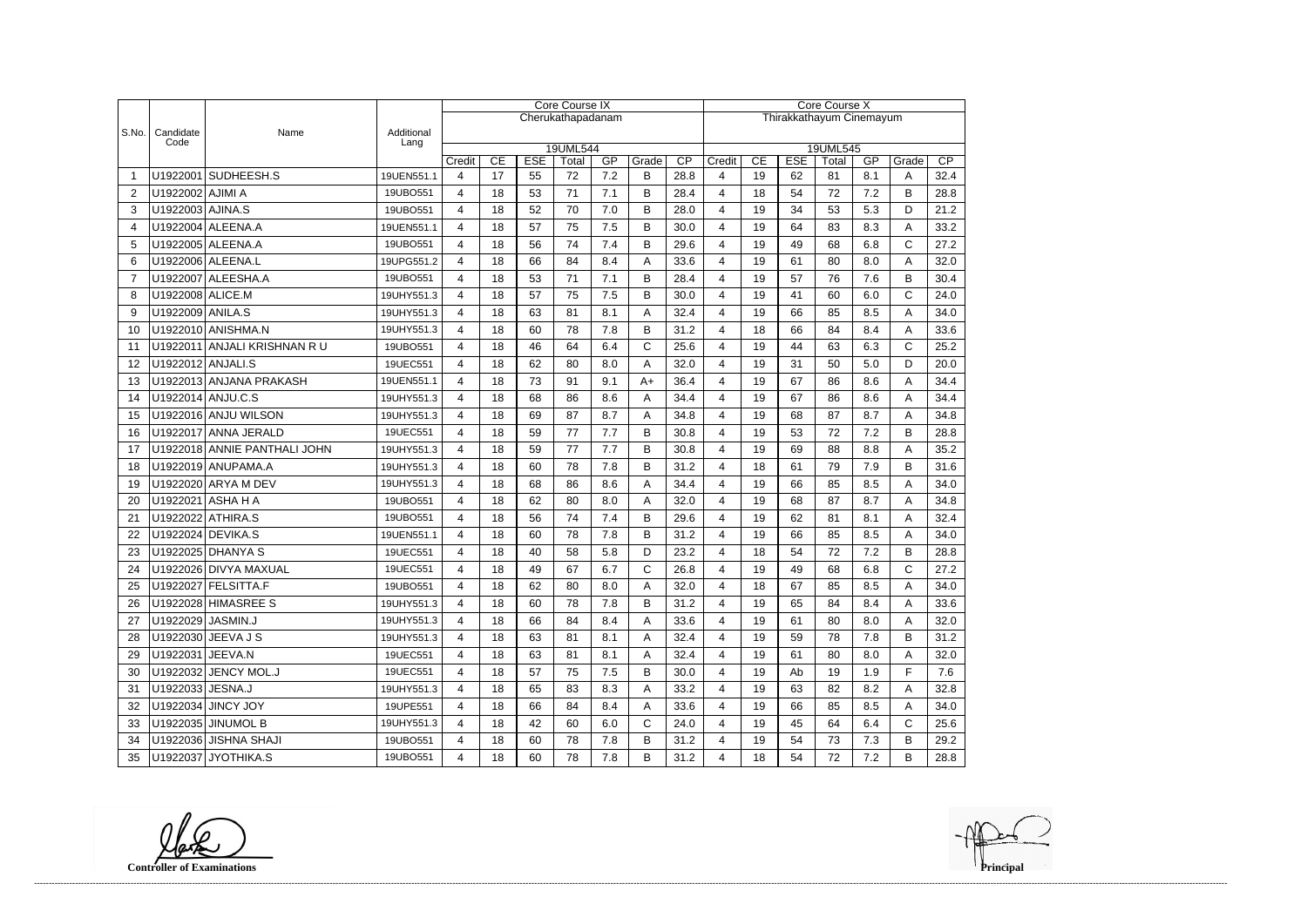|       |                   |                             |                    |                         |    |            | Core Course IX    |     |              | Core Course X |                |    |            |                          |     |              |      |
|-------|-------------------|-----------------------------|--------------------|-------------------------|----|------------|-------------------|-----|--------------|---------------|----------------|----|------------|--------------------------|-----|--------------|------|
|       |                   |                             |                    |                         |    |            | Cherukathapadanam |     |              |               |                |    |            | Thirakkathayum Cinemayum |     |              |      |
| S.No. | Candidate<br>Code | Name                        | Additional<br>Lang |                         |    |            |                   |     |              |               |                |    |            |                          |     |              |      |
|       |                   |                             |                    | Credit                  | CE | <b>ESE</b> | 19UML544<br>Total | GP  | Grade        | CP            | Credit         | CE | <b>ESE</b> | 19UML545<br>Total        | GP  | Grade        | CP   |
| 36    |                   | U1922039 MRIDULA S MADHU    | 19UPE551           | $\overline{\mathbf{4}}$ | 18 | 62         | 80                | 8.0 | Α            | 32.0          | $\overline{4}$ | 19 | 61         | 80                       | 8.0 | A            | 32.0 |
| 37    |                   | U1922040 MUNNU.R            | 19UBO551           | $\overline{4}$          | 18 | 64         | 82                | 8.2 | A            | 32.8          | 4              | 19 | 70         | 89                       | 8.9 | A            | 35.6 |
| 38    |                   | U1922041 NISHAMOL P         | 19UEN551.1         | 4                       | 18 | 52         | 70                | 7.0 | B            | 28.0          | 4              | 19 | 58         | 77                       | 7.7 | B            | 30.8 |
| 39    |                   | U1922042 PRINCY GILBERT     | 19UPG551.2         | 4                       | 18 | 64         | 82                | 8.2 | Α            | 32.8          | 4              | 19 | 65         | 84                       | 8.4 | A            | 33.6 |
| 40    | U1922043 RAJI.R   |                             | 19UBO551           | $\overline{4}$          | 18 | 52         | 70                | 7.0 | B            | 28.0          | 4              | 19 | 67         | 86                       | 8.6 | A            | 34.4 |
| 41    |                   | U1922044 RAJIMOL M R        | 19UPG551.2         | $\overline{4}$          | 18 | 66         | 84                | 8.4 | A            | 33.6          | 4              | 19 | 70         | 89                       | 8.9 | A            | 35.6 |
| 42    |                   | U1922045 RESHMASUNIL        | 19UPE551           | $\overline{4}$          | 18 | 63         | 81                | 8.1 | Α            | 32.4          | 4              | 20 | 64         | 84                       | 8.4 | A            | 33.6 |
| 43    |                   | U1922046 SANDRA SUNIL       | 19UBO551           | $\overline{4}$          | 18 | 60         | 78                | 7.8 | B            | 31.2          | 4              | 19 | 66         | 85                       | 8.5 | A            | 34.0 |
| 44    | U1922047 SARGA.J  |                             | 19UBO551           | $\overline{4}$          | 18 | 67         | 85                | 8.5 | A            | 34.0          | 4              | 19 | 71         | 90                       | 9.0 | $A+$         | 36.0 |
| 45    |                   | U1922048 SEETHA LEKSHMIS    | 19UEC551           | 4                       | 18 | 56         | 74                | 7.4 | B            | 29.6          | $\overline{4}$ | 19 | Ab         | 19                       | 1.9 | $\mathsf{F}$ | 7.6  |
| 46    | U1922049 SINI.S   |                             | 19UHY551.3         | 4                       | 18 | Ab         | 18                | 1.8 | F            | 7.2           | 4              | 19 | Ab         | 19                       | 1.9 | E            | 7.6  |
| 47    |                   | U1922050 SNEHA MOL.Y        | 19UHY551.3         | $\overline{4}$          | 18 | 50         | 68                | 6.8 | $\mathsf{C}$ | 27.2          | 4              | 19 | 67         | 86                       | 8.6 | A            | 34.4 |
| 48    |                   | U1922051 SNEHA STEPHEN      | 19UEN551.1         | $\overline{4}$          | 18 | 53         | 71                | 7.1 | B            | 28.4          | 4              | 19 | 64         | 83                       | 8.3 | A            | 33.2 |
| 49    |                   | U1922052 SOORYA SURESH      | 19UPE551           | $\overline{4}$          | 18 | 63         | 81                | 8.1 | A            | 32.4          | 4              | 18 | 65         | 83                       | 8.3 | A            | 33.2 |
| 50    |                   | U1922053 SUJITHA.S          | 19UBO551           | $\overline{4}$          | 18 | 45         | 63                | 6.3 | $\mathsf{C}$ | 25.2          | 4              | 19 | 64         | 83                       | 8.3 | A            | 33.2 |
| 51    |                   | U1922054 VARSHA.M           | 19UHY551.3         | $\overline{4}$          | 18 | 58         | 76                | 7.6 | B            | 30.4          | 4              | 19 | 62         | 81                       | 8.1 | A            | 32.4 |
| 52    |                   | U1922055 VRINDA S           | 19UEC551           | 4                       | 18 | 53         | 71                | 7.1 | B            | 28.4          | 4              | 19 | 59         | 78                       | 7.8 | B            | 31.2 |
| 53    | U1922056 AMAL.S   |                             | 19UEC551           | $\overline{4}$          | 18 | 53         | 71                | 7.1 | B            | 28.4          | 4              | 19 | 42         | 61                       | 6.1 | $\mathsf{C}$ | 24.4 |
| 54    |                   | U1922057 CHRISTIN.P         | 19UPE551           | 4                       | 18 | 63         | 81                | 8.1 | Α            | 32.4          | 4              | 19 | 69         | 88                       | 8.8 | A            | 35.2 |
| 55    |                   | U1922058 MUKIL RAJ.R        | 19UEC551           | 4                       | 17 | 53         | 70                | 7.0 | B            | 28.0          | 4              | 19 | 51         | 70                       | 7.0 | B            | 28.0 |
| 56    | U1922059 NASIM.N  |                             | 19UHY551.3         | $\overline{4}$          | 18 | 57         | 75                | 7.5 | B            | 30.0          | 4              | 19 | 62         | 81                       | 8.1 | A            | 32.4 |
| 57    |                   | U1922060 NITHISH R CHANDRAN | 19UEC551           | $\overline{4}$          | 18 | 57         | 75                | 7.5 | B            | 30.0          | 4              | 19 | 62         | 81                       | 8.1 | A            | 32.4 |
| 58    |                   | U1922061 PRANAV P           | 19UHY551.3         | $\overline{4}$          | 18 | 60         | 78                | 7.8 | B            | 31.2          | 4              | 19 | 60         | 79                       | 7.9 | B            | 31.6 |
| 59    |                   | U1922062 ROSHAN S           | 19UHY551.3         | 4                       | 18 | 54         | 72                | 7.2 | B            | 28.8          | 4              | 18 | 59         | 77                       | 7.7 | B            | 30.8 |
| 60    |                   | U1922063 SETHU M            | 19UEC551           | 4                       | 18 | 29         | 47                | 4.7 | E            | 18.8          | 4              | 19 | 41         | 60                       | 6.0 | $\mathsf{C}$ | 24.0 |
| 61    | U1922064 SONU S   |                             | 19UHY551.3         | $\overline{\mathbf{4}}$ | 18 | 52         | 70                | 7.0 | B            | 28.0          | 4              | 19 | 39         | 58                       | 5.8 | D            | 23.2 |
| 62    |                   | U1922065 SREEGANESH.S       | 19UHY551.3         | 4                       | 17 | 56         | 73                | 7.3 | B            | 29.2          | 4              | 18 | 60         | 78                       | 7.8 | B            | 31.2 |

**Controller of Examinations**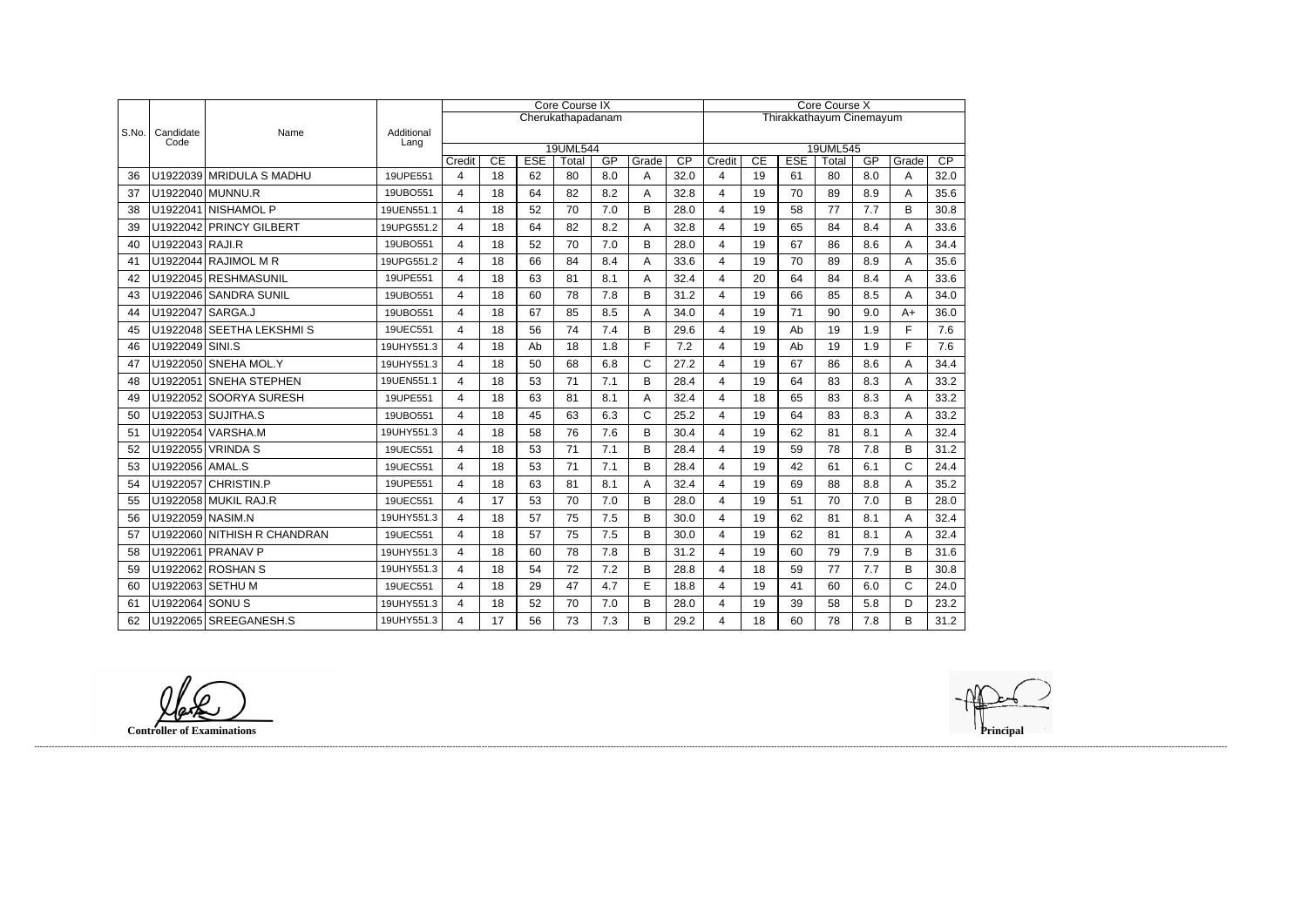|                |                   |                              |                    | Open Course    |                |            |       |     |              |                 |                |                |              |               |  |
|----------------|-------------------|------------------------------|--------------------|----------------|----------------|------------|-------|-----|--------------|-----------------|----------------|----------------|--------------|---------------|--|
|                |                   |                              |                    |                |                |            |       |     |              |                 |                |                |              |               |  |
| S.No.          | Candidate<br>Code | Name                         | Additional<br>Lang |                |                |            |       |     |              |                 | Total          | <b>SCPA</b>    | Grade        | Result        |  |
|                |                   |                              |                    | Credit         | CE             | <b>ESE</b> | Total | GP  | Grade        | $\overline{CP}$ |                |                |              |               |  |
| -1             | U1922001          | SUDHEESH.S                   | 19UEN551.1         | $\overline{2}$ | 20             | 62         | 82    | 8.2 | A            | 16.4            | 142.4          | 7.12           | B            | PASSED        |  |
| 2              | U1922002 AJIMI A  |                              | 19UBO551           | $\overline{2}$ | 13             | 40         | 53    | 5.3 | D            | 10.6            | 139.4          | 6.97           | $\mathsf C$  | PASSED        |  |
| 3              | U1922003 AJINA.S  |                              | 19UBO551           | $\overline{2}$ | $\overline{7}$ | 13         | 20    | 2.0 | F            | 4.0             |                |                | F            | <b>FAILED</b> |  |
| 4              |                   | U1922004 ALEENA.A            | 19UEN551.1         | $\overline{2}$ | 18             | 47         | 65    | 6.5 | C            | 13.0            | 153.6          | 7.68           | B            | PASSED        |  |
| 5              |                   | U1922005 ALEENA.A            | 19UBO551           | $\overline{2}$ | 8              | 53         | 61    | 6.1 | C            | 12.2            | 141.2          | 7.06           | B            | PASSED        |  |
| 6              |                   | U1922006 ALEENA.L            | 19UPG551.2         | $\overline{2}$ | 18             | 50         | 68    | 6.8 | C            | 13.6            | 157.6          | 7.88           | B            | PASSED        |  |
| $\overline{7}$ |                   | U1922007 ALEESHA.A           | 19UBO551           | $\overline{2}$ | 10             | 45         | 55    | 5.5 | D            | 11.0            | 130.4          | 6.52           | C            | PASSED        |  |
| 8              | U1922008 ALICE.M  |                              | 19UHY551.3         | $\overline{2}$ | 18             | 38         | 56    | 5.6 | D            | 11.2            | 142.8          | 7.14           | B            | <b>PASSED</b> |  |
| 9              | U1922009 ANILA.S  |                              | 19UHY551.3         | $\overline{2}$ | 19             | 41         | 60    | 6.0 | C            | 12.0            | 157.6          | 7.88           | B            | PASSED        |  |
| 10             |                   | U1922010 ANISHMA.N           | 19UHY551.3         | $\overline{2}$ | 18             | 48         | 66    | 6.6 | C            | 13.2            | 154.4          | 7.72           | B            | PASSED        |  |
| 11             | U1922011          | ANJALI KRISHNAN R U          | 19UBO551           | $\overline{2}$ | 9              | 15         | 24    | 2.4 | F            | 4.8             | $\blacksquare$ | $\blacksquare$ | F            | <b>FAILED</b> |  |
| 12             | U1922012 ANJALI.S |                              | 19UEC551           | $\overline{2}$ | 19             | 57         | 76    | 7.6 | B            | 15.2            | $\blacksquare$ | $\overline{a}$ | F            | <b>FAILED</b> |  |
| 13             |                   | U1922013 ANJANA PRAKASH      | 19UEN551.1         | $\overline{2}$ | 20             | 64         | 84    | 8.4 | Α            | 16.8            | 167.4          | 8.37           | Α            | <b>PASSED</b> |  |
| 14             |                   | U1922014 ANJU.C.S            | 19UHY551.3         | $\overline{2}$ | 19             | 67         | 86    | 8.6 | A            | 17.2            | 166.4          | 8.32           | A            | PASSED        |  |
| 15             |                   | U1922016 ANJU WILSON         | 19UHY551.3         | $\overline{2}$ | 19             | 51         | 70    | 7.0 | В            | 14.0            | 161.6          | 8.08           | A            | PASSED        |  |
| 16             |                   | U1922017 ANNA JERALD         | 19UEC551           | $\overline{2}$ | 20             | 58         | 78    | 7.8 | В            | 15.6            | 153.2          | 7.66           | B            | PASSED        |  |
| 17             |                   | U1922018 ANNIE PANTHALI JOHN | 19UHY551.3         | $\overline{2}$ | 19             | 45         | 64    | 6.4 | C            | 12.8            | 159.2          | 7.96           | B            | PASSED        |  |
| 18             |                   | U1922019 ANUPAMA.A           | 19UHY551.3         | 2              | 18             | 60         | 78    | 7.8 | В            | 15.6            | 158.6          | 7.93           | B            | <b>PASSED</b> |  |
| 19             |                   | U1922020 ARYA M DEV          | 19UHY551.3         | $\overline{2}$ | 18             | 56         | 74    | 7.4 | B            | 14.8            |                |                | F            | <b>FAILED</b> |  |
| 20             | U1922021          | <b>ASHAHA</b>                | 19UBO551           | $\overline{2}$ | 14             | 50         | 64    | 6.4 | C            | 12.8            | 154.2          | 7.71           | B            | PASSED        |  |
| 21             | U1922022          | ATHIRA.S                     | 19UBO551           | 2              | 13             | 52         | 65    | 6.5 | C            | 13.0            | 154.0          | 7.70           | B            | PASSED        |  |
| 22             |                   | U1922024 DEVIKA.S            | 19UEN551.1         | $\overline{2}$ | 20             | 43         | 63    | 6.3 | C            | 12.6            | 152.6          | 7.63           | B            | <b>PASSED</b> |  |
| 23             |                   | U1922025 DHANYA S            | 19UEC551           | $\overline{2}$ | 18             | 17         | 35    | 3.5 | F            | 7.0             |                |                | F            | <b>FAILED</b> |  |
| 24             |                   | U1922026 DIVYA MAXUAL        | 19UEC551           | $\overline{2}$ | 20             | 48         | 68    | 6.8 | C            | 13.6            | 136.0          | 6.80           | $\mathsf{C}$ | PASSED        |  |
| 25             |                   | U1922027 FELSITTA.F          | 19UBO551           | $\overline{2}$ | 12             | 33         | 45    | 4.5 | E            | 9.0             | 144.4          | 7.22           | B            | <b>PASSED</b> |  |
| 26             |                   | U1922028 HIMASREE S          | 19UHY551.3         | $\overline{2}$ | 19             | 55         | 74    | 7.4 | B            | 14.8            | 157.4          | 7.87           | B            | <b>PASSED</b> |  |
| 27             | U1922029 JASMIN.J |                              | 19UHY551.3         | $\overline{2}$ | 19             | 47         | 66    | 6.6 | $\mathsf{C}$ | 13.2            | 155.2          | 7.76           | B            | PASSED        |  |
| 28             |                   | U1922030 JEEVA J S           | 19UHY551.3         | $\overline{2}$ | 18             | 57         | 75    | 7.5 | B            | 15.0            | 158.2          | 7.91           | B            | PASSED        |  |
| 29             | U1922031 JEEVA.N  |                              | 19UEC551           | $\overline{2}$ | 19             | 43         | 62    | 6.2 | C            | 12.4            | $\sim$         | $\blacksquare$ | F            | <b>FAILED</b> |  |
| 30             |                   | U1922032 JENCY MOL.J         | 19UEC551           | $\overline{2}$ | 19             | 30         | 49    | 4.9 | E            | 9.8             | $\sim 10$      | $\sim$         | F            | <b>FAILED</b> |  |
| 31             | U1922033 JESNA.J  |                              | 19UHY551.3         | $\overline{2}$ | 18             | 49         | 67    | 6.7 | C            | 13.4            | 158.0          | 7.90           | B            | PASSED        |  |
| 32             |                   | U1922034 JINCY JOY           | 19UPE551           | $\overline{2}$ | 16             | 53         | 69    | 6.9 | $\mathsf{C}$ | 13.8            | 162.2          | 8.11           | Α            | PASSED        |  |
| 33             |                   | U1922035 JINUMOL B           | 19UHY551.3         | $\overline{2}$ | 19             | 20         | 39    | 3.9 | F            | 7.8             | $\sim$         | $\sim$         | F            | <b>FAILED</b> |  |
| 34             |                   | U1922036 JISHNA SHAJI        | 19UBO551           | $\overline{2}$ | 12             | 37         | 49    | 4.9 | Е            | 9.8             | 149.4          | 7.47           | B            | <b>PASSED</b> |  |
| 35             |                   | U1922037 JYOTHIKA.S          | 19UBO551           | $2^{\circ}$    | 12             | 28         | 40    | 4.0 | Е            | 8.0             | 135.2          | 6.76           | С            | <b>PASSED</b> |  |

**Controller of Examinations**